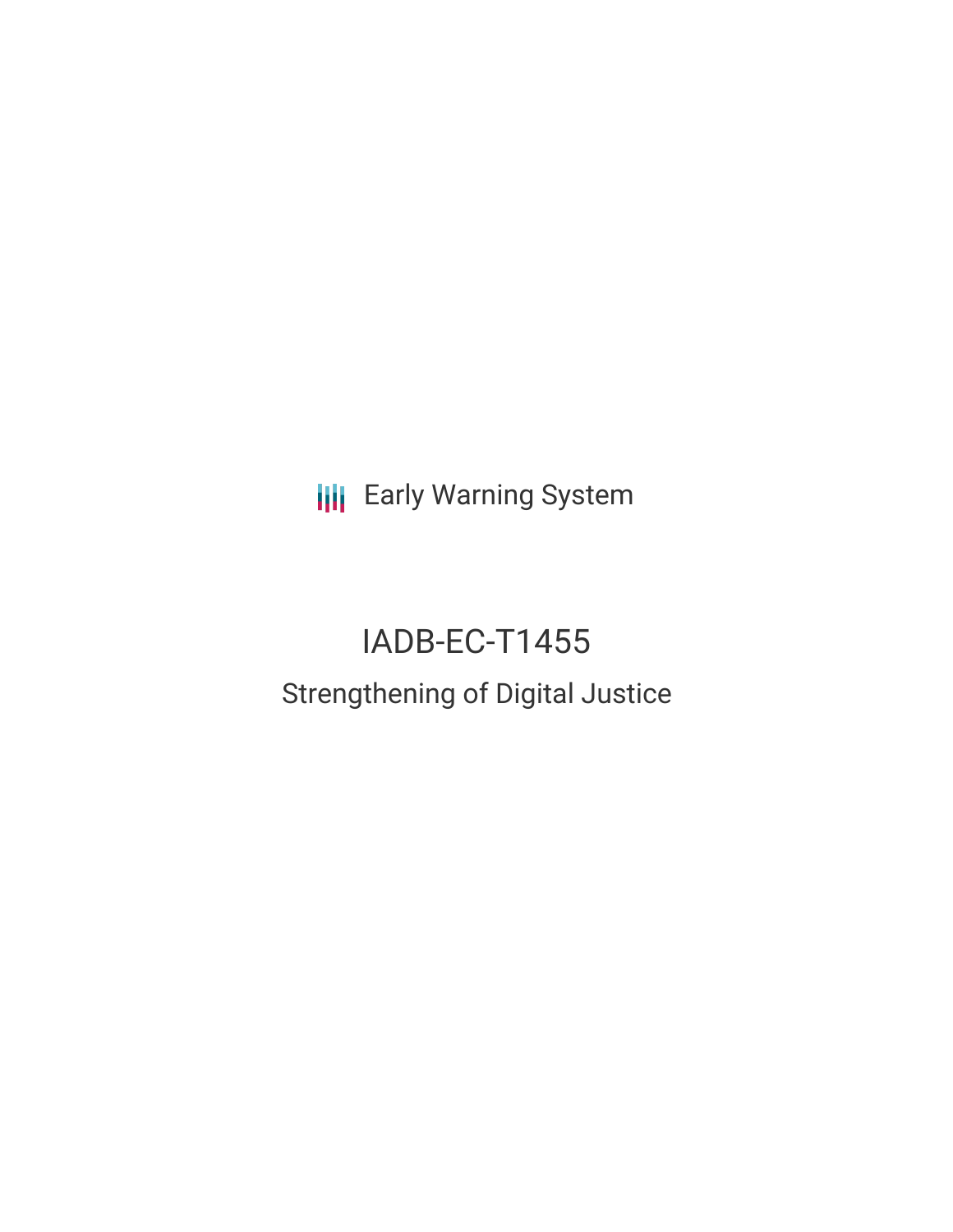

## **Quick Facts**

| <b>Countries</b>               | Ecuador                                   |
|--------------------------------|-------------------------------------------|
| <b>Financial Institutions</b>  | Inter-American Development Bank (IADB)    |
| <b>Status</b>                  | Approved                                  |
| <b>Bank Risk Rating</b>        | U                                         |
| <b>Borrower</b>                | Government of Ecuador                     |
| <b>Sectors</b>                 | Law and Government, Technical Cooperation |
| <b>Investment Type(s)</b>      | Advisory Services, Grant                  |
| <b>Investment Amount (USD)</b> | $$0.10$ million                           |
| <b>Project Cost (USD)</b>      | $$0.10$ million                           |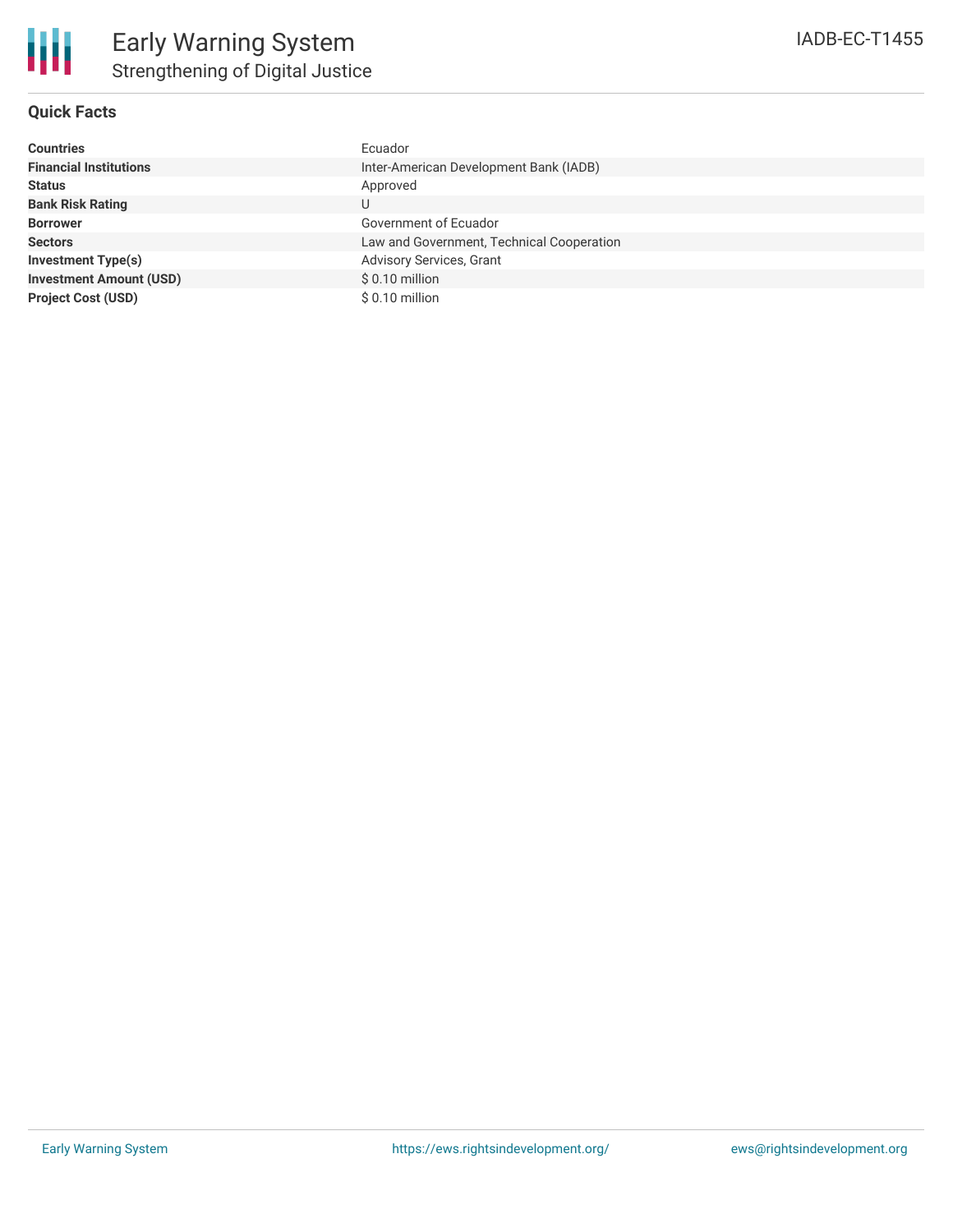

### **Project Description**

The objective of this Technical Cooperation (TC) is to support State entities that provide justice services, in the development of a strategy for the digital transformation of justice in Ecuador. To this end, this TC will focus its efforts on: (i) generation of a governance scheme, through the design of a strategy for the creation of an inter-institutional coordination body for the promotion of digital justice; (ii) evaluation of the digital solutions generated in recent years in the sector, and planning of a scheme of opportunities for improvement based on indicators that allow a comparison of experiences with best international practices; (iii) socialization of results and awareness of the problems identified among the stakeholders.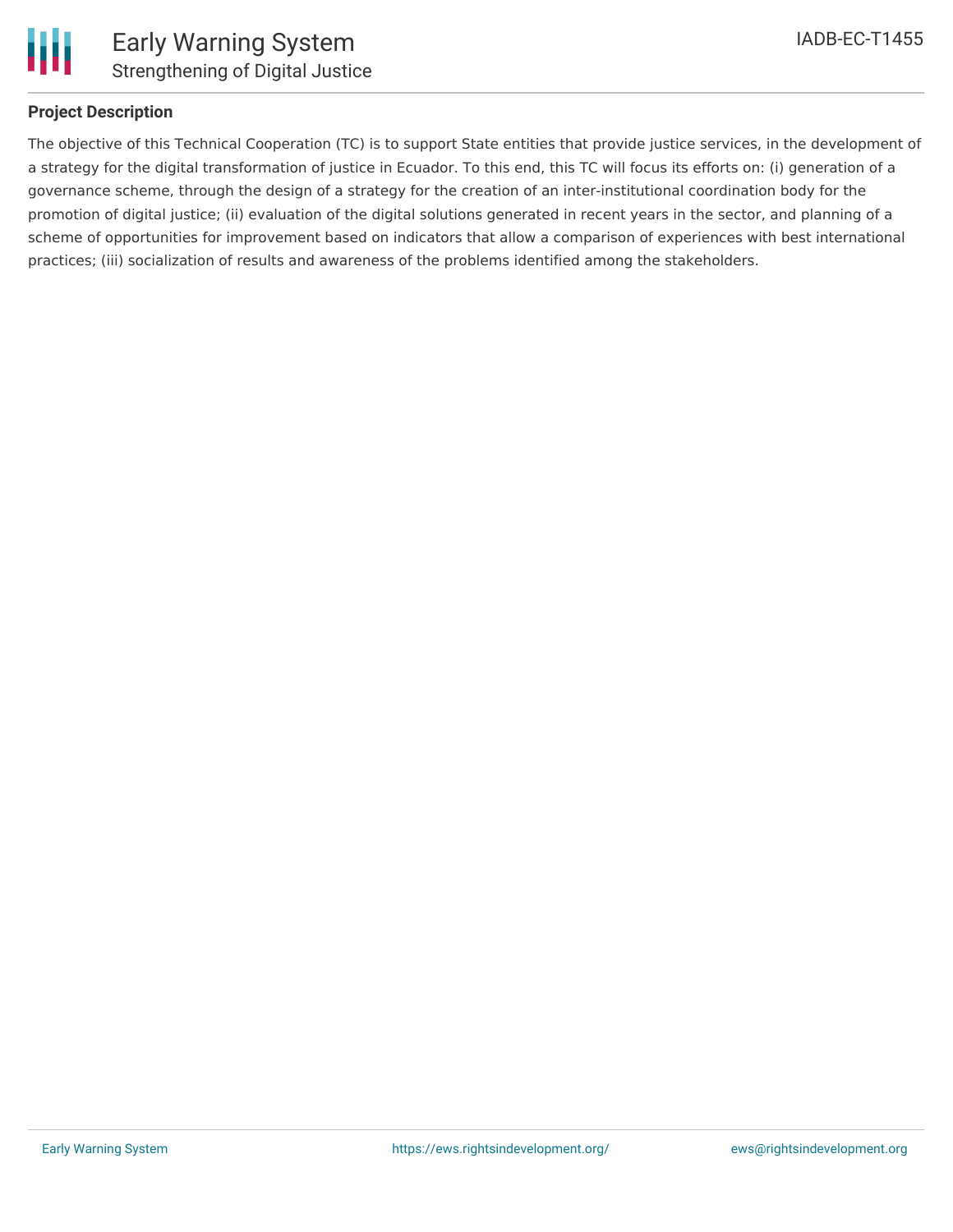#### **Investment Description**

• Inter-American Development Bank (IADB)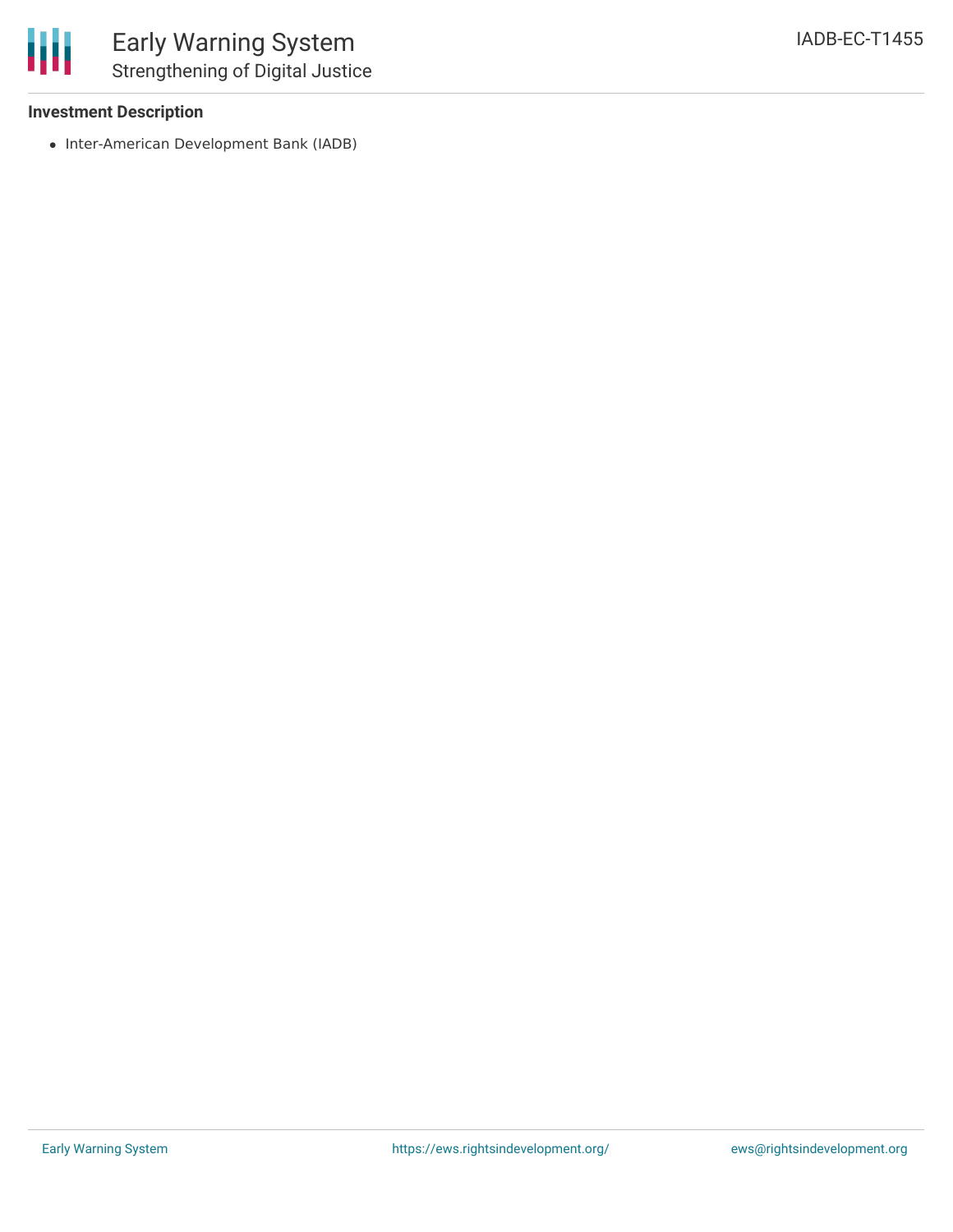## **Contact Information**

#### ACCOUNTABILITY MECHANISM OF IADB

The Independent Consultation and Investigation Mechanism (MICI) is the independent complaint mechanism and fact-finding body for people who have been or are likely to be adversely affected by an Inter-American Development Bank (IDB) or Inter-American Investment Corporation (IIC)-funded project. If you submit a complaint to MICI, they may assist you in addressing the problems you raised through a dispute-resolution process with those implementing the project and/or through an investigation to assess whether the IDB or IIC is following its own policies for preventing or mitigating harm to people or the environment. You can submit a complaint by sending an email to MICI@iadb.org. You can learn more about the MICI and how to file a complaint at http://www.iadb.org/en/mici/mici,1752.html (in English) or http://www.iadb.org/es/mici/mici,1752.html (Spanish).